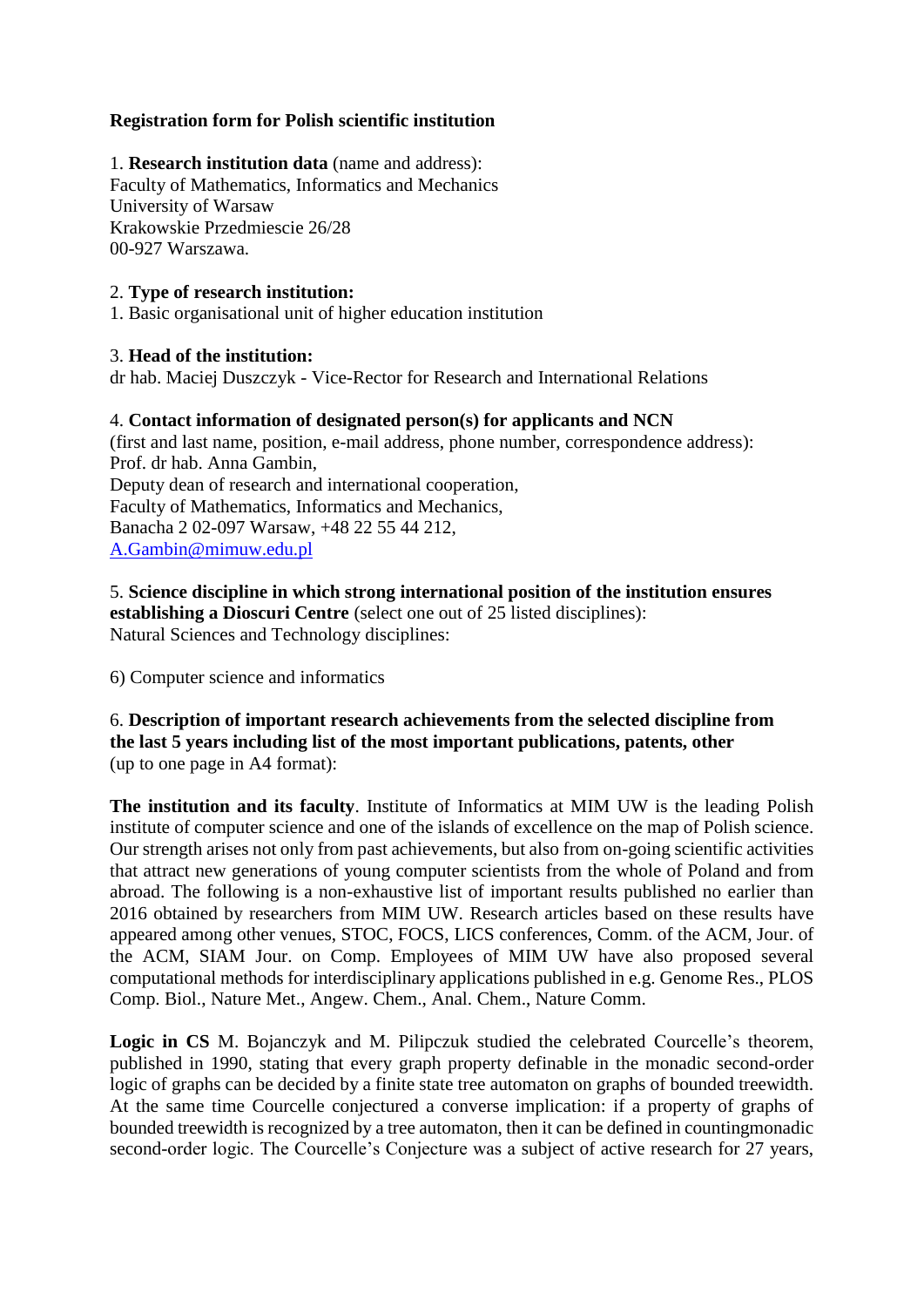yet it has been confirmed only in a few special cases. The work of Bojanczyk and Pilipczuk shows that the conjecture is true in general.

**Theory of Computing.** S.Lasota and W.Czerwinski, in an international cooperation (Warwick, Bordeaux), discovered an insightful groundbreaking construction that solves one of central problems in concurrency theory: the complexity of the reachability problem in Petri nets.

**Cryptography.** S. Dziembowski and his collaborators developed a method to use Bitcoin (digital currency) system as a framework for secure multiparty computations. They proposed decentralized protocols that are secure even if no trusted third party is available and constructed protocols for secure multiparty lotteries using the Bitcoin currency which guaranteefairness for the honest parties no matter how the loser behaves.

**Algorithms.** M. Cygan and his collaborators obtained breakthrough results for the Hamiltonian Cycle problem. In particular, they have broken the O(2n) barrier for the time complexity of the bipartite directed case, and showed a new algorithm parameterized by the pathwidth of the input graph, which is optimal assuming the Strong Exponential Time Hypothesis. The computational complexity of graph isomorphism was studied by M. Pilipczuk and his collaborators. It is well known that this problem has a polynomial time solution on trees, and researchers extended this to graphs of bounded treewidth. Unfortunately the exponent of the polynomial grows with treewidth. It was an open problem whether this growth can be avoided. The authors answer this question affirmatively.

**Computational Biology and Chemoinformatics.** W. Jaworski and A. Gambin withcollaborators from the Institute of Organic Chemistry proposed new algorithm for mapping atoms in chemical reactions. The algorithm performs significantly better than the available state-of-the-art reaction mappers and can be applied in database curation and automatic extraction of reaction rules underlying modern synthesis-planning programs.

# 7. **List of no more than 3 important research projects from the selected discipline awarded in national and international calls to the institution in the last 5 years**

(title, name of PI, source of funding, amount of funding): *A unified theory of finite-state recognisability* PI: prof. Mikołaj Bojanczyk European Research Council (ERC) ERC Consolidator Grant, budget: 1 768 125 EUR.

*Towards unification of algorithmic tools* PI: prof. Piotr Sankowski European Research Council (ERC) PI: prof. Piotr Sankowski ERC Consolidator Grant, budget: 1 510 800 EUR.

*Cuts and decompositions: algorithms and combinatorial properties* PI: Marcin Pilipczuk, phd European Research Council (ERC) ERC Starting Grant, budget: 1 228 250 EUR.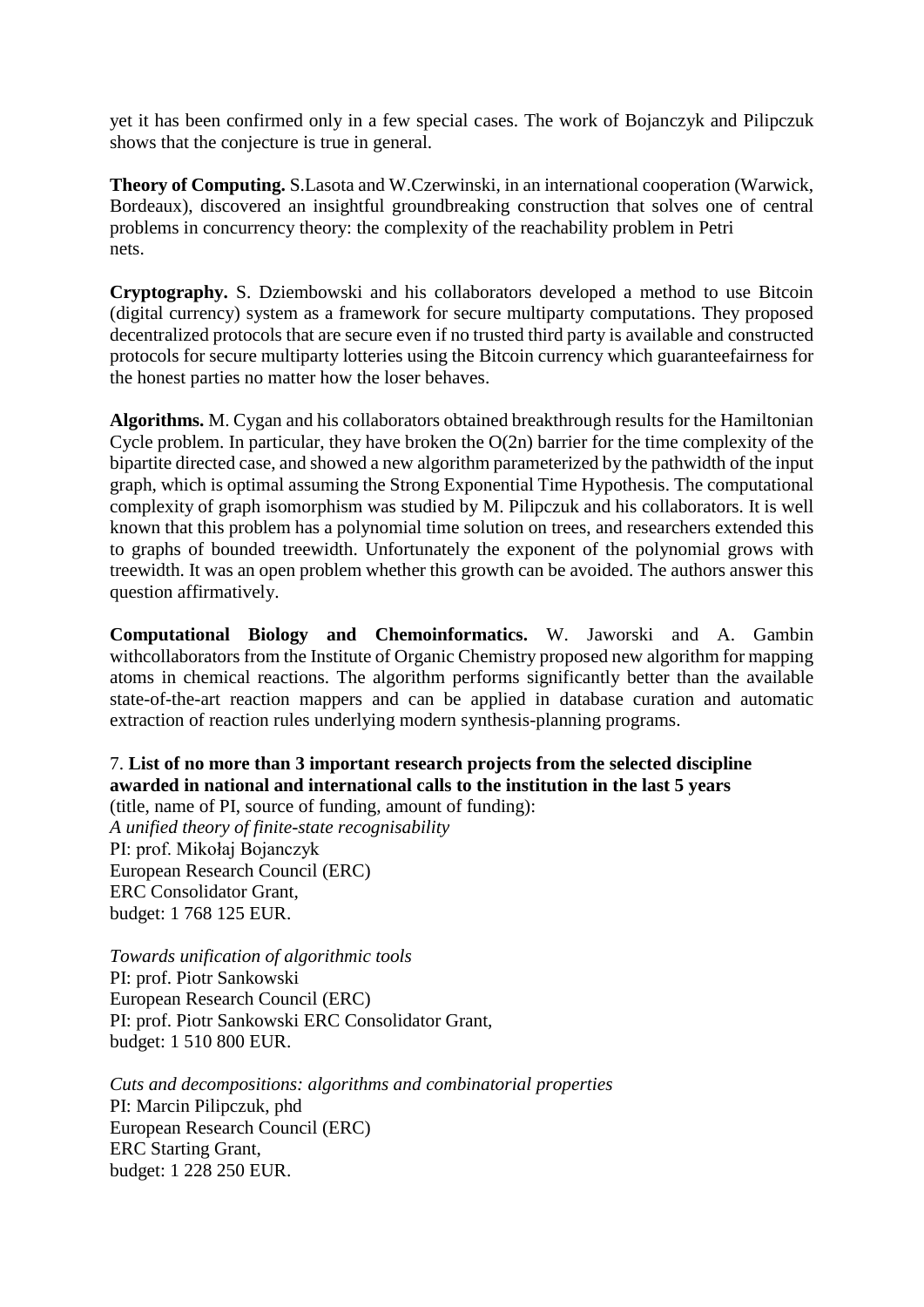# 8. **Description of the available laboratory and office space for Dioscuri Centre** (up

to one page in A4 format):

The unique location of Faculty of Mathematics, Informatics and Mechanics of the University of Warsaw at the Ochota campus surrounded by the departments of Physics, Chemistry, Biology, and several excellent institutes of Polish Academy of Sciences, fosters fruitful interdisciplinary cooperation. Computational resources allocated for Dioscuri Centre comprise air conditioned server rooms as well as computer laboratory with number of PCs. Overall surface is around 70 square meters. Office space allocated for Dioscuri Centre consists of:

3 single person office rooms (12 square meters), 2 double office rooms (20 square meters), 1 office room for Phd students (40 square meters), 1 administrative office 288 square meters ) and other necessary facilities.

# 9. **List of the available scientific equipment for Dioscuri Centre:**

The computing infrastructure of the Faculty of Mathematics, Informatics and Mechanics of the University of Warsaw includes servers with sufficiently high power to allocate resources for all research groups created within the framework of Dioscuri Call. To renew and maintain the infrastructure we use funds from a number of other projects carried out at the Faculty.

# 10. **List of the additional benefits that the Institution declares to provide for Dioscuri**

**Centre** (i.e.: additional funds, personal benefits, other) (up to one in page A4 format):

Additional benefits for researchers of Dioscuri Centre include professional service supporting the research activity. The employees of Research Support Office, Financial Section and Office of Institutes provide advice and assistance with the realization of the project. The extensive support on management of the project covers all financial and reporting issues, as well as the organization of small and medium-size scientific meetings. MIM UW department collaborates with the University's technology transfer office that are responsible for assisting researchers to protect and commercialise their Intellectual Property potentially resulted from the research activity of Dioscuri Centre. Moreover, additional funding will be provided by Dean of MIM UW to support small scientific meetings, workshops and individual research visits organized by Dioscuri Centre. MIM UW department have an excellent pool of undergraduate and graduate students (each year 50-60 laureates of Mathematics and Computer Science Olympiad choose to study here). Last but not least, the researchers of Dioscuri Centre are eligible to use the University Sports Centre located on Banacha Street. The extensive facilities include: competition-standard swimming pool and climbing wall.

### 11. **Other information about internationalization of the scientific institution, foreign scientists employed at the institution, availability of the English language seminars etc.** (up to one page in A4 format):

Most of the researchers in the Institute of Informatics collaborate with foreign colleagues, what involves regular travels to foreign universities and hosting foreign guests. They regularly publish their work in internationally recognized journals, and are frequently invited as speakers to major international conferences. The successful research is documented by numerous best paper awards at international conferences (*EUROCRYPT 2014, IEEE S&P 2014, IPEC 2016, PODS 2016, ESA 2017, PODS 2016*). Faculty members serve as program committee and editorial board members in numerous international conferences (STOC, LICS,